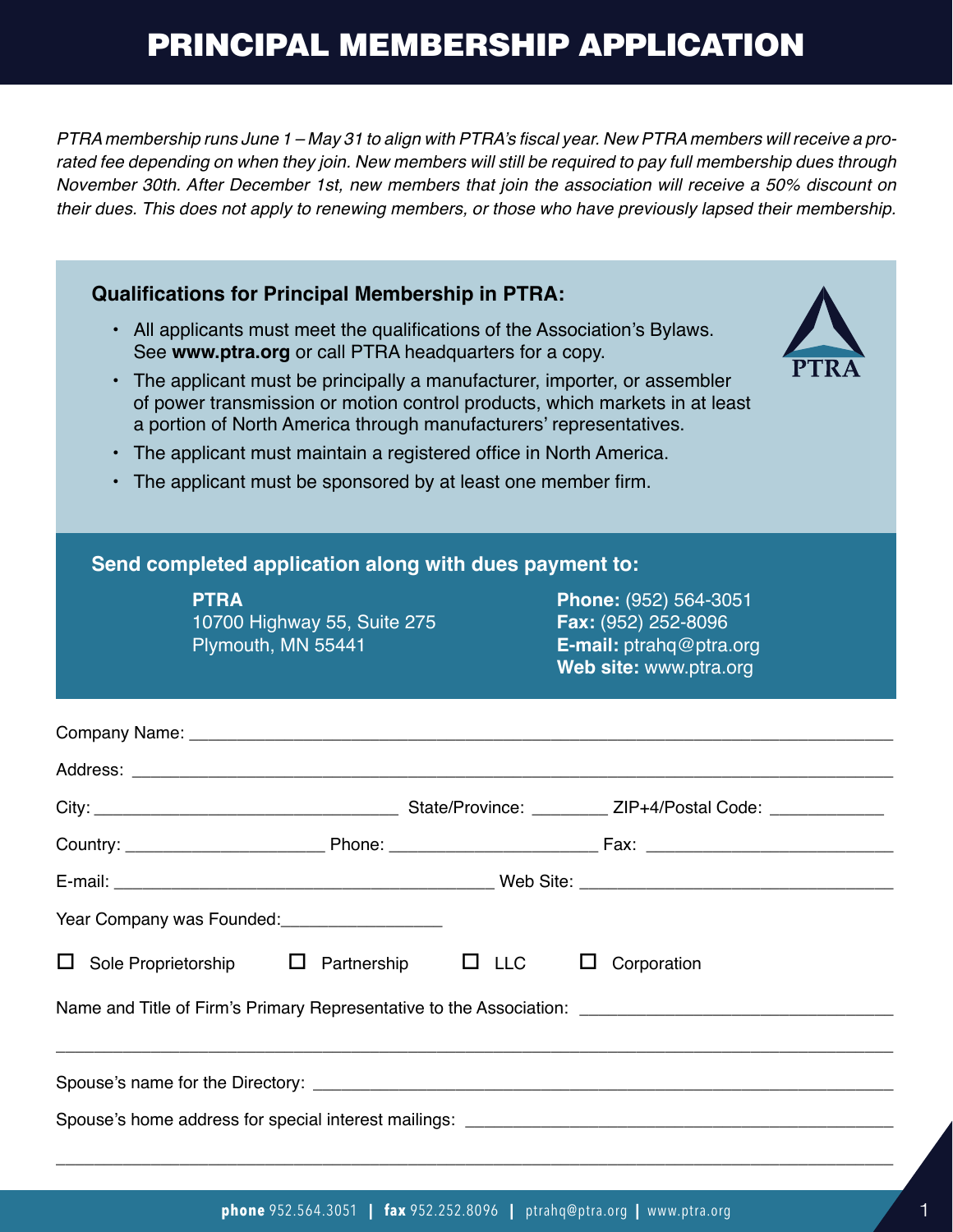## **Products Manufactured:**

| ш                                                                                                                                                                                                                                    | Actuators<br>$\Box$ Adjustable Speed Drives<br>$\Box$ Air Handling<br>$\Box$ Bearings<br>$\Box$ Belting & Belt Drives<br>$\Box$ Brakes<br>$\Box$ Bulk Material Handling<br>$\Box$ Chain & Chain Drives<br>$\Box$ Clutches<br>$\Box$ Controls<br>$\Box$ Couplings & U-Joints<br>$\Box$ Fluid Power | $\Box$<br>LI.<br>Ш<br>LI.<br>ப<br>0 | <b>Gear Drives</b><br>$\Box$ Gear Manufacturing Services<br>Gears<br>Industrial Hardware and Machine Parts<br><b>Linear Motion Devices</b><br>Lubrication<br><b>Motors/Generators</b><br>$\Box$ Plastics<br>$\Box$ Pumps<br>$\Box$ Seals<br>$\Box$ Sensors<br>Does the company own any part of a Power Transmission or Motion Control Distributorship or |  |  |  |  |  |
|--------------------------------------------------------------------------------------------------------------------------------------------------------------------------------------------------------------------------------------|---------------------------------------------------------------------------------------------------------------------------------------------------------------------------------------------------------------------------------------------------------------------------------------------------|-------------------------------------|----------------------------------------------------------------------------------------------------------------------------------------------------------------------------------------------------------------------------------------------------------------------------------------------------------------------------------------------------------|--|--|--|--|--|
|                                                                                                                                                                                                                                      | Manufacturers' Representative Company? Yes $\Box$ No $\Box$                                                                                                                                                                                                                                       |                                     |                                                                                                                                                                                                                                                                                                                                                          |  |  |  |  |  |
|                                                                                                                                                                                                                                      |                                                                                                                                                                                                                                                                                                   |                                     |                                                                                                                                                                                                                                                                                                                                                          |  |  |  |  |  |
|                                                                                                                                                                                                                                      | <b>Is your firm's business predominately <math>\Box</math></b> Power Transmission <b>OR</b> $\Box$ Motion Control?                                                                                                                                                                                |                                     |                                                                                                                                                                                                                                                                                                                                                          |  |  |  |  |  |
| Do you sell through your own direct sales force? $\Box$ Yes $\ \Box$ No                                                                                                                                                              |                                                                                                                                                                                                                                                                                                   |                                     |                                                                                                                                                                                                                                                                                                                                                          |  |  |  |  |  |
| If yes, where: <u>the contract of the contract of the contract of the contract of the contract of the contract of the contract of the contract of the contract of the contract of the contract of the contract of the contract o</u> |                                                                                                                                                                                                                                                                                                   |                                     |                                                                                                                                                                                                                                                                                                                                                          |  |  |  |  |  |
| Do you currently market through Manufacturers' Representatives? $\Box$ Yes $\Box$ No                                                                                                                                                 |                                                                                                                                                                                                                                                                                                   |                                     |                                                                                                                                                                                                                                                                                                                                                          |  |  |  |  |  |
| Do you currently have territories open for representation? $\Box$ Yes $\Box$ No                                                                                                                                                      |                                                                                                                                                                                                                                                                                                   |                                     |                                                                                                                                                                                                                                                                                                                                                          |  |  |  |  |  |
| Do you warehouse anywhere other than at your plant? $\Box$ Yes $\Box$ No                                                                                                                                                             |                                                                                                                                                                                                                                                                                                   |                                     |                                                                                                                                                                                                                                                                                                                                                          |  |  |  |  |  |
| Do you expect representatives to purchase your product for resale? $\Box$ Yes $\Box$ No                                                                                                                                              |                                                                                                                                                                                                                                                                                                   |                                     |                                                                                                                                                                                                                                                                                                                                                          |  |  |  |  |  |
| Will you be willing to assist PTRA in improving relations with manufacturers? $\Box$ Yes $\ \Box$ No                                                                                                                                 |                                                                                                                                                                                                                                                                                                   |                                     |                                                                                                                                                                                                                                                                                                                                                          |  |  |  |  |  |
|                                                                                                                                                                                                                                      |                                                                                                                                                                                                                                                                                                   |                                     |                                                                                                                                                                                                                                                                                                                                                          |  |  |  |  |  |
|                                                                                                                                                                                                                                      |                                                                                                                                                                                                                                                                                                   |                                     | <u> 1989 - Johann Harry Harry Harry Harry Harry Harry Harry Harry Harry Harry Harry Harry Harry Harry Harry Harry</u>                                                                                                                                                                                                                                    |  |  |  |  |  |
|                                                                                                                                                                                                                                      |                                                                                                                                                                                                                                                                                                   |                                     |                                                                                                                                                                                                                                                                                                                                                          |  |  |  |  |  |
| SPONSOR. Please list your firm's PTRA member sponsor: __________________________                                                                                                                                                     |                                                                                                                                                                                                                                                                                                   |                                     |                                                                                                                                                                                                                                                                                                                                                          |  |  |  |  |  |
|                                                                                                                                                                                                                                      |                                                                                                                                                                                                                                                                                                   |                                     |                                                                                                                                                                                                                                                                                                                                                          |  |  |  |  |  |

Firm: \_\_\_\_\_\_\_\_\_\_\_\_\_\_\_\_\_\_\_\_\_\_\_\_\_\_\_\_\_\_\_\_\_\_\_\_\_\_\_\_\_\_\_\_\_\_\_\_\_\_\_\_\_\_\_\_\_\_\_\_\_\_\_\_\_\_\_\_\_\_\_\_\_\_\_